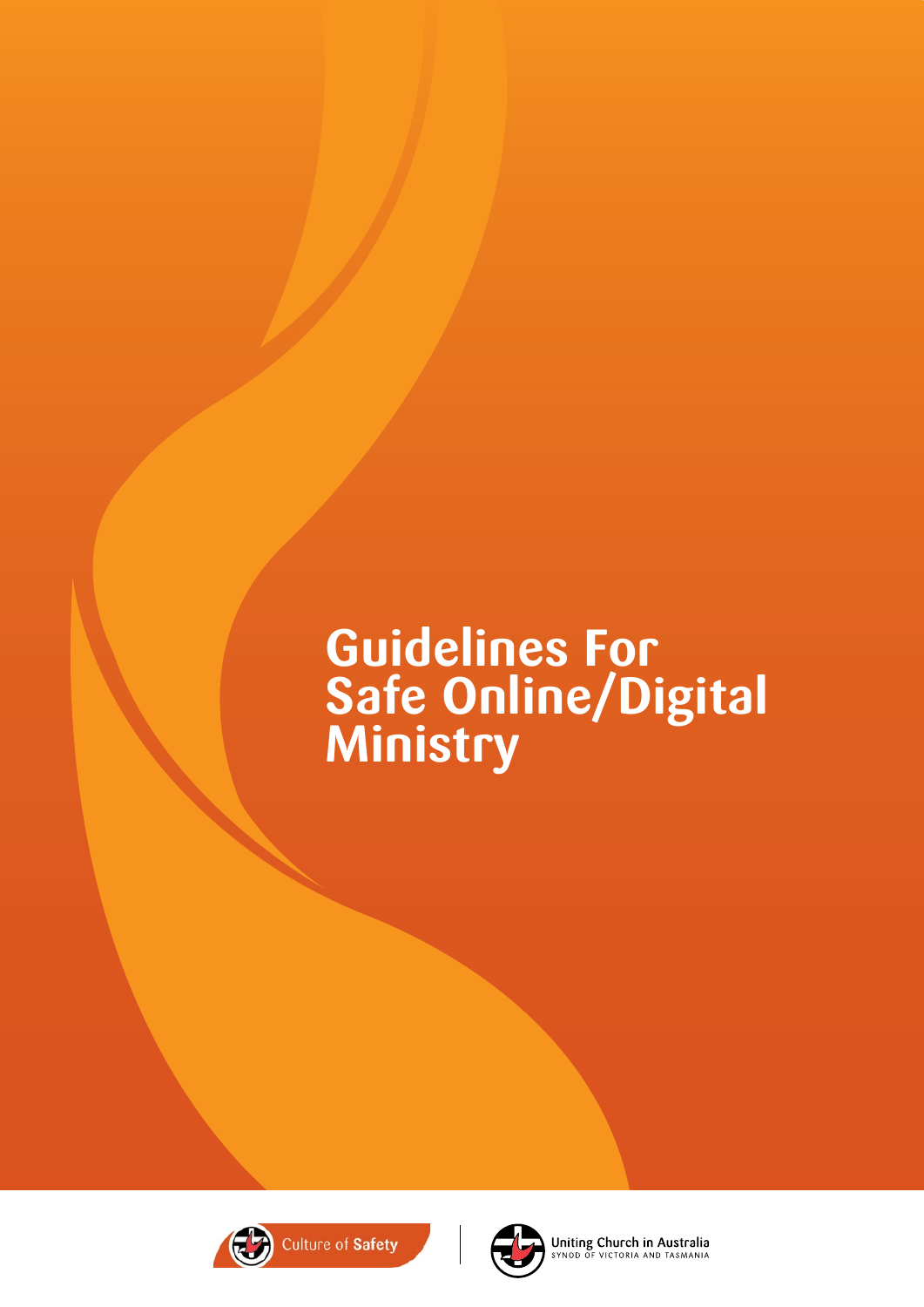In the unprecedented situation of COVID-19, when our reliance on technologies and digital platforms for ministry has accelerated rapidly and at a time when many people are anxious, it is vital that we maintain our commitments to being a safe church for all. So we offer these guidelines to assist you in maintaining safe ministry practices.

These guidelines are underpinned by The National Principles for Child Safe Organisations, Victorian Child-Safe Standards, the National UCA Child Safe Policy Framework and the Synod Keeping Children Safe Policy. Wherever possible, these guidelines draw upon our existing commitments and documentation, whilst offering additional interpretation for our current situation. We will continue to revise and develop these guidelines.

For ease of navigation, we've highlighted new contexts or challenges, referred to existing policies or resources (highlighting some helpful reminders), and added additional guidelines. If your require further information or advice please go to

► [www.esafety.gov.au/key-issues/covid-19](https://www.esafety.gov.au/key-issues/covid-19)

## 1. Online communication & conversations

*(including Discord channels/Zoom meetings/gaming chats/messaging platforms/houseparty/etc)*

## Current relevant child safety policies

- ► [KCS1 Keeping Children Safe Policy](https://ucavictas.org.au/keepingchildrensafe/wp-content/uploads/2019/04/KCS1-Keeping-Children-Safe-Policy-with-Reportable-Conduct-Feb-2019.pdf)
- ► [KCS4 Keeping Children Safe Code of](https://ucavictas.org.au/keepingchildrensafe/wp-content/uploads/2019/01/KCS4-Code-of-Conduct-update-Dec-2018.pdf)  **[Conduct](https://ucavictas.org.au/keepingchildrensafe/wp-content/uploads/2019/01/KCS4-Code-of-Conduct-update-Dec-2018.pdf)** 
	- Encourage open communication between all children, parents, staff, vulnerable adults, volunteers and people in specified ministries through the use of empowering and supportive language.
	- Ensure children's opinions are sought and their concerns are listened to and taken seriously.
	- Remember that the following applies to all engagement and communication. Employees, volunteers and people

in specified ministries will not unless otherwise formally authorised:

- $\circ$  be alone with a child.
- Seek to make contact and spend time alone with any child outside program times, including through personal social media networks or face-to-face and phone contact.
- Use inappropriate, offensive or discriminatory language when speaking with a child.
- Behave provocatively or inappropriately with a child and/or in a way that could be considered as 'grooming'.
- Have inappropriate conversations with a child either in person, through social media or in any other way.

## ► SPSP10 – A Guide for Safe Ministry using [digital media \(PDF\)](https://ucavictas.org.au/keepingchildrensafe/wp-content/uploads/2017/12/SPSP10-A-Guide-for-Safe-Ministry-using-digital-media.pdf)

- Wherever possible, communicate electronically with groups rather than individuals. The best practice when sending emails or text messages, especially with young people, is to include multiple people and ideally another leader in the message. A group chat is ideal in this situation.
- Note the 'age-contextual communications guidelines' in SPSP10
- Leaders need to ensure that contact with those who do not have access to online opportunities to participate in community are maintained and to work to limit any exclusion they might experience

## Guidelines for application

Always advise parents/guardians of planned programs, who is leading the programand the social media platform being used.This may involve offering some orientation to the new technology/platform for parents/guardians. You should also ensure parents understand and agree to any Code of Conduct/behavioural expectations set for under 18s in the online environment.



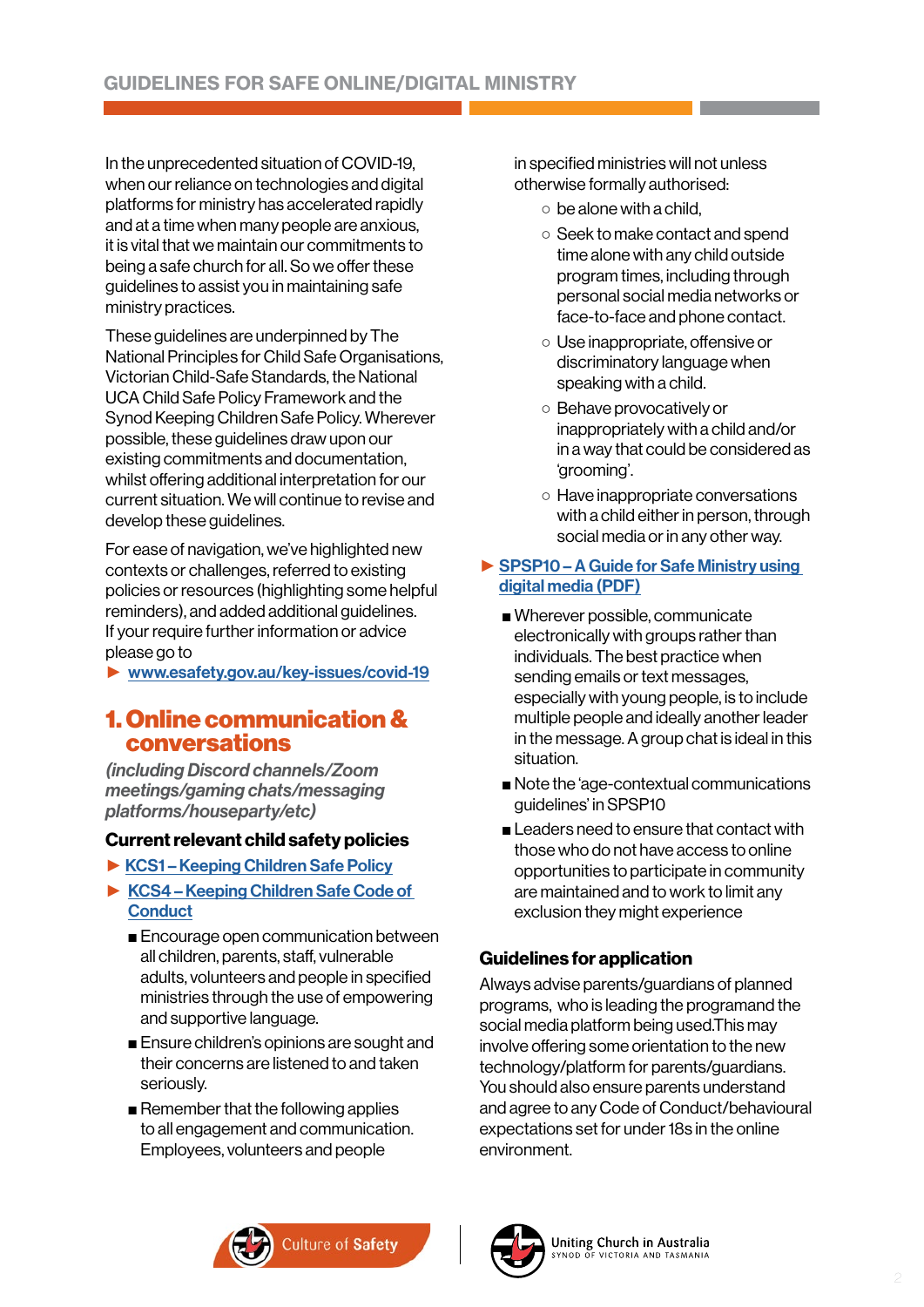Where participants may be under 18 years of age, attempt to have (at least) two over 18 leaders and two under 18 participants involved.

Ensure any Codes of Conduct and permission forms are adapted to reflect the online environment any events or activities are now taking place in.These should include guidance about appropriate places for activities to take place in, what is participants backgrounds and whether parents and other siblings can or should be present as well as zero tolerance for online bullying and harassement.

Ensure your risk assessment and mitigation reflect the particular risks of running programs and events in an entirely online environment. Ensure leaders and the goverance body understand the vulnerabilities of the chosen platform and now to mitigate for these vulnerabilities.

Ensure leaders have strategies for dealing with inappropriate behaviour, chat or postings

All leaders must have a WWCC and been appropriately screened for the leadership role they are taking on. This is likely to include those who are providing 'behind the scenes' technical support as well as those providing onscreen leadership. This includes any pre-recorded content and those who might provide music or liturgical leadership

When gaming with people under 18, leaders should game using their own name so it clear they are present and engaging in the game. If gaming with people over 18 – whether gaming in your own name or using a gaming pseudonym, those covered by the Code of Ethics must game in ways consistent with the Code of Ethics.

Ensure you have appropriate privacy and security settings to mitigate the risk of unwelcome people accessing the meeting/ game/chat/program.

Consider disabling 1:1 chat function for events with under 18s to reduce the risk of bullying or other inappropriate contact between participants.

When using video conferencing platforms consider blurring your background or using a virtual background to help avoid any

Culture of Safety

inappropriate background appearances from housemates or family members. It may also help provide appropriate boundaries when many programs and meetings now have private homes as backgrounds.

## 2. Streaming live content

*(including any gathering which is made accessible to the general public)*

## Current relevant child safety policies

- ► [KCS4 Keeping Children Safe Code of](https://ucavictas.org.au/keepingchildrensafe/wp-content/uploads/2019/01/KCS4-Code-of-Conduct-update-Dec-2018.pdf)  **[Conduct](https://ucavictas.org.au/keepingchildrensafe/wp-content/uploads/2019/01/KCS4-Code-of-Conduct-update-Dec-2018.pdf)** 
	- Employees, volunteers and people in specified ministries will not unless otherwise formally authorised:
		- Photograph or video a child without the consent of the child and his/her/ their parents or guardians.
- ► SPSP10 A Guide for Safe Ministry using [digital media \(PDF\)](https://ucavictas.org.au/keepingchildrensafe/wp-content/uploads/2017/12/SPSP10-A-Guide-for-Safe-Ministry-using-digital-media.pdf)
- ► [SPSP6 Image Release Form \(Word\)](https://ucavictas.org.au/keepingchildrensafe/wp-content/uploads/2018/06/SPSP6-Image-Release-Word-June-2018.docx)
- ► [CC11 Social Media Policy for all Ministers](https://ucavictas.org.au/keepingchildrensafe/wp-content/uploads/2019/01/Social-Media-Policy-for-Ministers-DEC-2018.pdf)
	- Protect privacy
	- Respect confidentiality
	- Respect copyright laws

## Guidelines for application

- ► Avoid streaming the images of children. Even when parental consent has been obtained in the past it would be wise to check if they are comfortable with what is being proposed in these new circumstances. Where necessary, ensure under 18 participants have parental consent and preferably, guardian supervision.
- $\blacktriangleright$  Be aware of intended audiences (public, limited, closed) and appropriate platforms. Consider the use of waiting rooms to ensure inappropriate people do not access your virtual gathering.
- ► All leaders must have a WWCC and been appropriately screened for the leadership role they are taking on. This is likely to include those who are providing 'behind the scenes' technical support as well as those providing onscreen leadership.